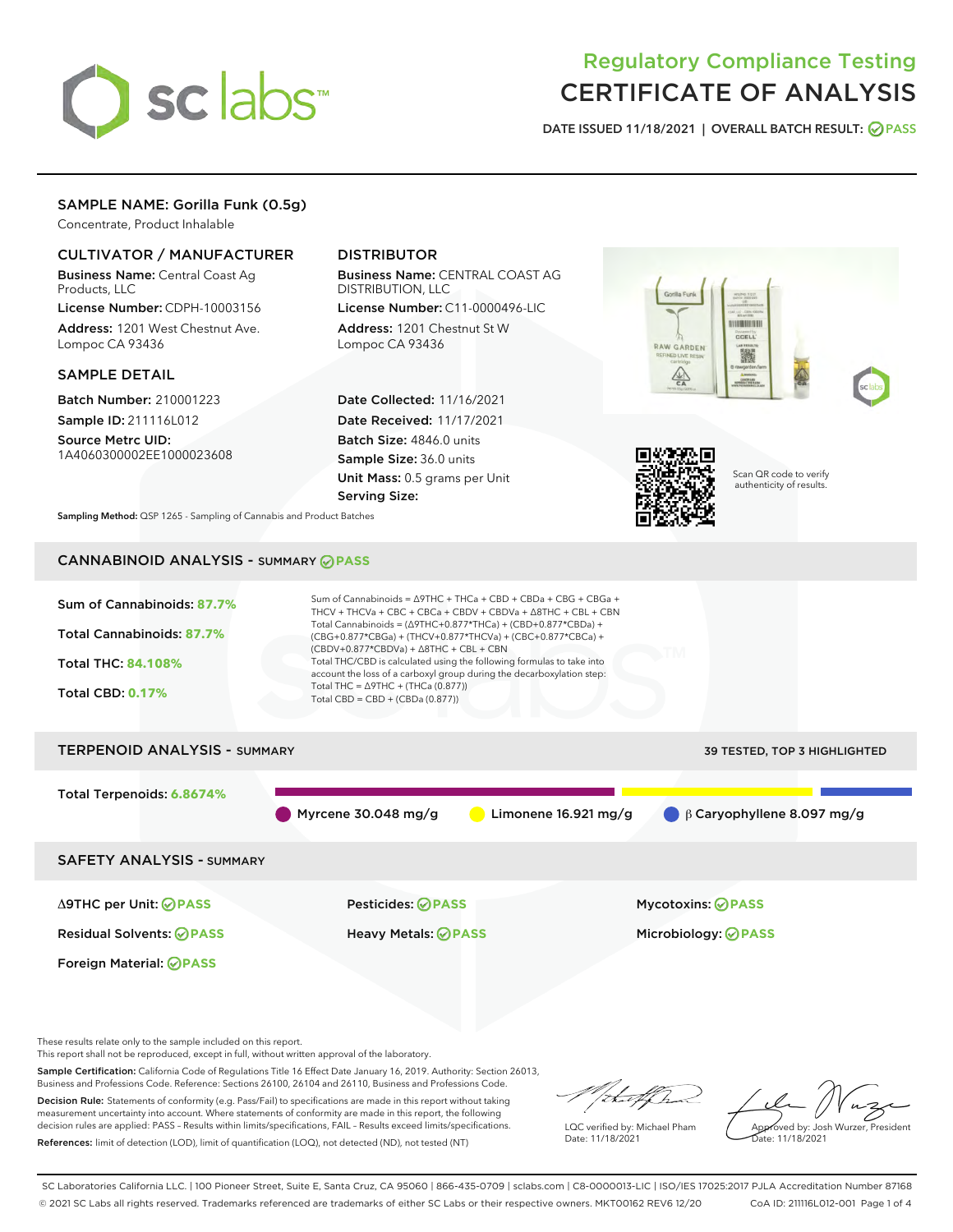



GORILLA FUNK (0.5G) | DATE ISSUED 11/18/2021 | OVERALL BATCH RESULT: @ PASS

#### CANNABINOID TEST RESULTS - 11/18/2021 2 PASS

Tested by high-performance liquid chromatography with diode-array detection (HPLC-DAD). **Method:** QSP 1157 - Analysis of Cannabinoids by HPLC-DAD

#### TOTAL CANNABINOIDS: **87.7%**

Total Cannabinoids (Total THC) + (Total CBD) + (Total CBG) + (Total THCV) + (Total CBC) + (Total CBDV) + ∆8THC + CBL + CBN

TOTAL THC: **84.108%** Total THC (∆9THC+0.877\*THCa)

TOTAL CBD: **0.17%**

Total CBD (CBD+0.877\*CBDa)

TOTAL CBG: 1.952% Total CBG (CBG+0.877\*CBGa)

TOTAL THCV: 1.2% Total THCV (THCV+0.877\*THCVa)

TOTAL CBC: ND Total CBC (CBC+0.877\*CBCa)

TOTAL CBDV: ND Total CBDV (CBDV+0.877\*CBDVa)

| <b>COMPOUND</b>  | LOD/LOQ<br>(mg/g)          | <b>MEASUREMENT</b><br><b>UNCERTAINTY</b><br>(mg/g) | <b>RESULT</b><br>(mg/g) | <b>RESULT</b><br>(%) |
|------------------|----------------------------|----------------------------------------------------|-------------------------|----------------------|
| <b>A9THC</b>     | 0.06 / 0.26                | ±28.933                                            | 841.08                  | 84.108               |
| <b>CBG</b>       | 0.06/0.19                  | ±0.769                                             | 19.52                   | 1.952                |
| <b>THCV</b>      | 0.1 / 0.2                  | ±0.60                                              | 12.0                    | 1.20                 |
| <b>CBN</b>       | 0.1/0.3                    | ±0.18                                              | 2.7                     | 0.27                 |
| <b>CBD</b>       | 0.07/0.29                  | ±0.079                                             | 1.70                    | 0.170                |
| $\triangle$ 8THC | 0.1/0.4                    | N/A                                                | <b>ND</b>               | <b>ND</b>            |
| <b>THCa</b>      | 0.05/0.14                  | N/A                                                | <b>ND</b>               | <b>ND</b>            |
| <b>THCVa</b>     | 0.07/0.20                  | N/A                                                | <b>ND</b>               | <b>ND</b>            |
| <b>CBDa</b>      | 0.02/0.19                  | N/A                                                | <b>ND</b>               | <b>ND</b>            |
| <b>CBDV</b>      | 0.04/0.15                  | N/A                                                | <b>ND</b>               | <b>ND</b>            |
| <b>CBDVa</b>     | 0.03/0.53                  | N/A                                                | <b>ND</b>               | <b>ND</b>            |
| <b>CBGa</b>      | 0.1/0.2                    | N/A                                                | <b>ND</b>               | <b>ND</b>            |
| <b>CBL</b>       | 0.06 / 0.24                | N/A                                                | <b>ND</b>               | <b>ND</b>            |
| <b>CBC</b>       | 0.2 / 0.5                  | N/A                                                | <b>ND</b>               | <b>ND</b>            |
| <b>CBCa</b>      | 0.07 / 0.28                | N/A                                                | <b>ND</b>               | <b>ND</b>            |
|                  | <b>SUM OF CANNABINOIDS</b> |                                                    | 877.0 mg/g              | 87.7%                |

#### **UNIT MASS: 0.5 grams per Unit**

| ∆9THC per Unit                        | 1120 per-package limit | 420.54 mg/unit  | <b>PASS</b> |
|---------------------------------------|------------------------|-----------------|-------------|
| <b>Total THC per Unit</b>             |                        | 420.54 mg/unit  |             |
| <b>CBD per Unit</b>                   |                        | $0.85$ mg/unit  |             |
| <b>Total CBD per Unit</b>             |                        | $0.85$ mg/unit  |             |
| Sum of Cannabinoids<br>per Unit       |                        | $438.5$ mg/unit |             |
| <b>Total Cannabinoids</b><br>per Unit |                        | $438.6$ mg/unit |             |

| <b>COMPOUND</b>         | LOD/LOQ<br>(mg/g) | <b>MEASUREMENT</b><br><b>UNCERTAINTY</b><br>(mg/g) | <b>RESULT</b><br>(mg/g)                         | <b>RESULT</b><br>(%) |
|-------------------------|-------------------|----------------------------------------------------|-------------------------------------------------|----------------------|
| <b>Myrcene</b>          | 0.008 / 0.025     | ±0.3876                                            | 30.048                                          | 3.0048               |
| Limonene                | 0.005 / 0.016     | ±0.2420                                            | 16.921                                          | 1.6921               |
| $\beta$ Caryophyllene   | 0.004 / 0.012     | ±0.2883                                            | 8.097                                           | 0.8097               |
| Linalool                | 0.009 / 0.032     | ±0.1103                                            | 2.903                                           | 0.2903               |
| $\beta$ Pinene          | 0.004 / 0.014     | ±0.0325                                            | 2.830                                           | 0.2830               |
| $\alpha$ Pinene         | 0.005 / 0.017     | ±0.0221                                            | 2.572                                           | 0.2572               |
| $\alpha$ Humulene       | 0.009 / 0.029     | ±0.0594                                            | 1.850                                           | 0.1850               |
| Fenchol                 | 0.010 / 0.034     | ±0.0395                                            | 1.020                                           | 0.1020               |
| Terpineol               | 0.016 / 0.055     | ±0.0398                                            | 0.649                                           | 0.0649               |
| Terpinolene             | 0.008 / 0.026     | ±0.0078                                            | 0.382                                           | 0.0382               |
| trans-β-Farnesene       | 0.008 / 0.025     | ±0.0110                                            | 0.309                                           | 0.0309               |
| Camphene                | 0.005 / 0.015     | ±0.0034                                            | 0.300                                           | 0.0300               |
| Ocimene                 | 0.011 / 0.038     | ±0.0066                                            | 0.205                                           | 0.0205               |
| <b>Borneol</b>          | 0.005 / 0.016     | ±0.0070                                            | 0.166                                           | 0.0166               |
| $\alpha$ Bisabolol      | 0.008 / 0.026     | ±0.0043                                            | 0.080                                           | 0.0080               |
| Geraniol                | 0.002 / 0.007     | ±0.0028                                            | 0.064                                           | 0.0064               |
| Valencene               | 0.009 / 0.030     | ±0.0041                                            | 0.060                                           | 0.0060               |
| Nerolidol               | 0.009 / 0.028     | ±0.0037                                            | 0.059                                           | 0.0059               |
| Caryophyllene<br>Oxide  | 0.010 / 0.033     | ±0.0018                                            | 0.040                                           | 0.0040               |
| Fenchone                | 0.009 / 0.028     | ±0.0010                                            | 0.036                                           | 0.0036               |
| $\gamma$ Terpinene      | 0.006 / 0.018     | ±0.0006                                            | 0.032                                           | 0.0032               |
| $\alpha$ Terpinene      | 0.005 / 0.017     | ±0.0003                                            | 0.020                                           | 0.0020               |
| Citronellol             | 0.003 / 0.010     | ±0.0008                                            | 0.016                                           | 0.0016               |
| Nerol                   | 0.003 / 0.011     | ±0.0007                                            | 0.015                                           | 0.0015               |
| $\alpha$ Phellandrene   | 0.006 / 0.020     | N/A                                                | <loq< th=""><th><loq< th=""></loq<></th></loq<> | <loq< th=""></loq<>  |
| 3 Carene                | 0.005 / 0.018     | N/A                                                | <loq< th=""><th><loq< th=""></loq<></th></loq<> | <loq< th=""></loq<>  |
| p-Cymene                | 0.005 / 0.016     | N/A                                                | <loq< th=""><th><loq< th=""></loq<></th></loq<> | <loq< th=""></loq<>  |
| Sabinene Hydrate        | 0.006 / 0.022     | N/A                                                | <loq< th=""><th><loq< th=""></loq<></th></loq<> | <loq< th=""></loq<>  |
| Sabinene                | 0.004 / 0.014     | N/A                                                | ND                                              | ND                   |
| Eucalyptol              | 0.006 / 0.018     | N/A                                                | ND                                              | <b>ND</b>            |
| (-)-Isopulegol          | 0.005 / 0.016     | N/A                                                | ND                                              | ND                   |
| Camphor                 | 0.006 / 0.019     | N/A                                                | ND                                              | ND                   |
| Isoborneol              | 0.004 / 0.012     | N/A                                                | ND                                              | ND                   |
| Menthol                 | 0.008 / 0.025     | N/A                                                | ND                                              | ND                   |
| R-(+)-Pulegone          | 0.003 / 0.011     | N/A                                                | ND                                              | ND                   |
| <b>Geranyl Acetate</b>  | 0.004 / 0.014     | N/A                                                | ND                                              | ND                   |
| $\alpha$ Cedrene        | 0.005 / 0.016     | N/A                                                | ND                                              | ND                   |
| Guaiol                  | 0.009 / 0.030     | N/A                                                | ND                                              | ND                   |
| Cedrol                  | 0.008 / 0.027     | N/A                                                | <b>ND</b>                                       | ND                   |
| <b>TOTAL TERPENOIDS</b> |                   |                                                    | 68.674 mg/g                                     | 6.8674%              |

SC Laboratories California LLC. | 100 Pioneer Street, Suite E, Santa Cruz, CA 95060 | 866-435-0709 | sclabs.com | C8-0000013-LIC | ISO/IES 17025:2017 PJLA Accreditation Number 87168 © 2021 SC Labs all rights reserved. Trademarks referenced are trademarks of either SC Labs or their respective owners. MKT00162 REV6 12/20 CoA ID: 211116L012-001 Page 2 of 4

# TERPENOID TEST RESULTS - 11/18/2021

Terpene analysis utilizing gas chromatography-flame ionization detection (GC-FID). **Method:** QSP 1192 - Analysis of Terpenoids by GC-FID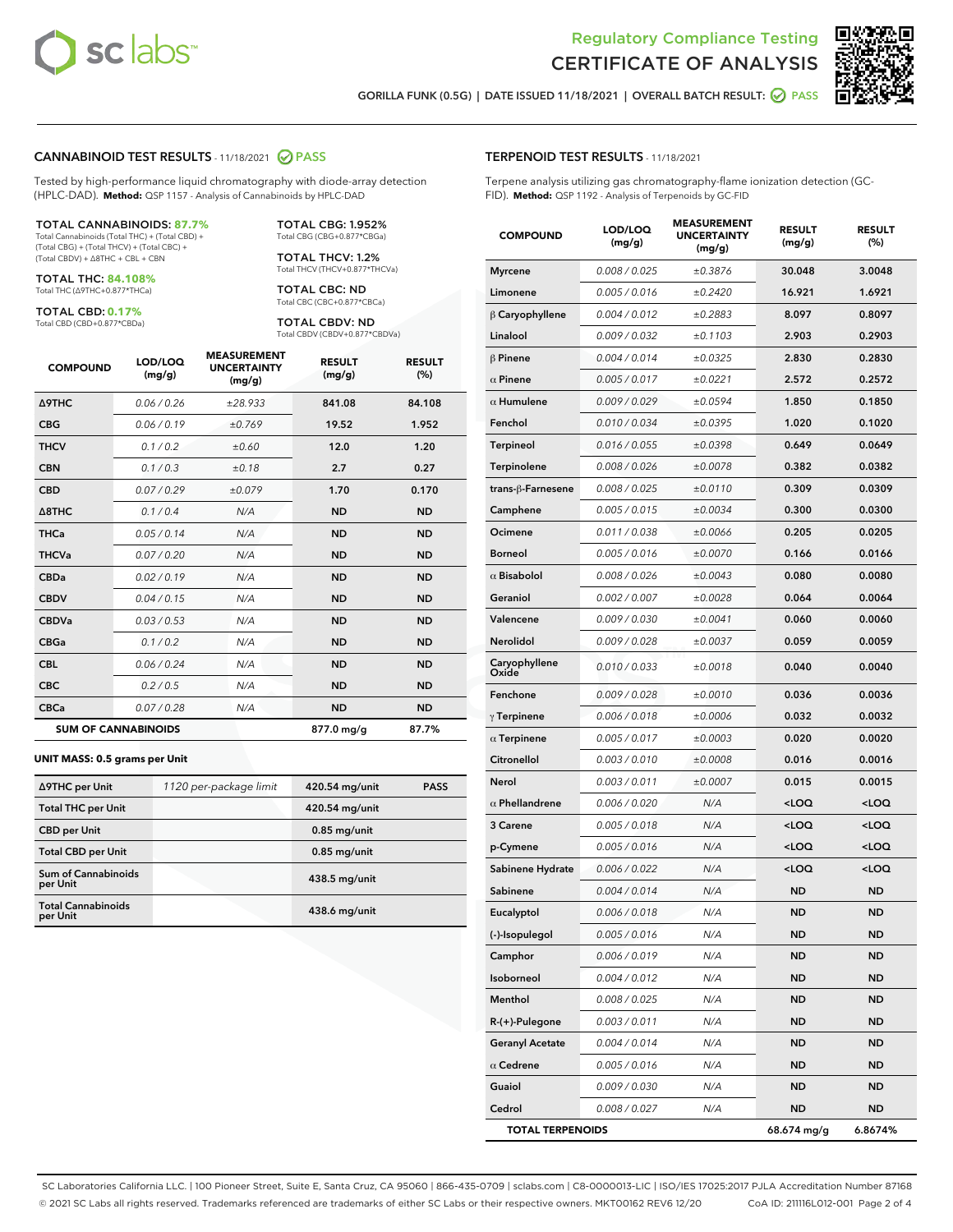



GORILLA FUNK (0.5G) | DATE ISSUED 11/18/2021 | OVERALL BATCH RESULT: ● PASS

# CATEGORY 1 PESTICIDE TEST RESULTS - 11/17/2021 2 PASS

Pesticide and plant growth regulator analysis utilizing high-performance liquid chromatography-mass spectrometry (HPLC-MS) or gas chromatography-mass spectrometry (GC-MS). \*GC-MS utilized where indicated. **Method:** QSP 1212 - Analysis of Pesticides and Mycotoxins by LC-MS or QSP 1213 - Analysis of Pesticides by GC-MS

| <b>Aldicarb</b><br>0.03 / 0.08<br><b>ND</b><br>$\ge$ LOD<br>N/A<br><b>PASS</b><br>Carbofuran<br>0.02/0.05<br>$\ge$ LOD<br>N/A<br><b>ND</b><br><b>PASS</b><br>Chlordane*<br>0.03 / 0.08<br><b>ND</b><br>$>$ LOD<br>N/A<br><b>PASS</b><br>0.03/0.10<br><b>ND</b><br><b>PASS</b><br>Chlorfenapyr*<br>$\ge$ LOD<br>N/A<br>0.02 / 0.06<br>N/A<br><b>ND</b><br><b>PASS</b><br>Chlorpyrifos<br>$\ge$ LOD<br>0.02 / 0.07<br>N/A<br><b>ND</b><br><b>PASS</b><br>Coumaphos<br>$>$ LOD<br>Daminozide<br>0.02 / 0.07<br>$\ge$ LOD<br>N/A<br><b>ND</b><br><b>PASS</b><br><b>DDVP</b><br>0.03/0.09<br>$\ge$ LOD<br>N/A<br><b>ND</b><br><b>PASS</b><br>(Dichlorvos)<br>Dimethoate<br><b>ND</b><br><b>PASS</b><br>0.03 / 0.08<br>$>$ LOD<br>N/A<br>0.03/0.10<br>Ethoprop(hos)<br>$\ge$ LOD<br>N/A<br><b>ND</b><br><b>PASS</b><br>0.02 / 0.06<br>$\ge$ LOD<br>N/A<br><b>ND</b><br><b>PASS</b><br>Etofenprox<br>Fenoxycarb<br>0.03 / 0.08<br>$>$ LOD<br>N/A<br><b>ND</b><br><b>PASS</b><br>0.03 / 0.08<br><b>ND</b><br><b>PASS</b><br>Fipronil<br>$\ge$ LOD<br>N/A<br>Imazalil<br>0.02 / 0.06<br>$>$ LOD<br>N/A<br><b>ND</b><br><b>PASS</b><br>0.02 / 0.07<br>Methiocarb<br>N/A<br><b>ND</b><br>$>$ LOD<br><b>PASS</b><br>Methyl<br>0.03/0.10<br>$\ge$ LOD<br>N/A<br><b>ND</b><br><b>PASS</b><br>parathion<br>0.03/0.09<br>$\ge$ LOD<br>N/A<br><b>ND</b><br><b>PASS</b><br><b>Mevinphos</b><br>Paclobutrazol<br>0.02 / 0.05<br>$\ge$ LOD<br>N/A<br><b>ND</b><br><b>PASS</b><br>0.03/0.09<br>N/A<br>$\ge$ LOD<br><b>ND</b><br><b>PASS</b><br>Propoxur<br>0.03 / 0.08<br><b>ND</b><br><b>PASS</b><br>Spiroxamine<br>$\ge$ LOD<br>N/A<br><b>PASS</b><br>Thiacloprid<br>0.03/0.10<br>$\ge$ LOD<br>N/A<br><b>ND</b> | <b>COMPOUND</b> | LOD/LOQ<br>$(\mu g/g)$ | <b>ACTION</b><br>LIMIT<br>$(\mu g/g)$ | <b>MEASUREMENT</b><br><b>UNCERTAINTY</b><br>$(\mu g/g)$ | <b>RESULT</b><br>$(\mu g/g)$ | <b>RESULT</b> |
|----------------------------------------------------------------------------------------------------------------------------------------------------------------------------------------------------------------------------------------------------------------------------------------------------------------------------------------------------------------------------------------------------------------------------------------------------------------------------------------------------------------------------------------------------------------------------------------------------------------------------------------------------------------------------------------------------------------------------------------------------------------------------------------------------------------------------------------------------------------------------------------------------------------------------------------------------------------------------------------------------------------------------------------------------------------------------------------------------------------------------------------------------------------------------------------------------------------------------------------------------------------------------------------------------------------------------------------------------------------------------------------------------------------------------------------------------------------------------------------------------------------------------------------------------------------------------------------------------------------------------------------------------------------------------------------------|-----------------|------------------------|---------------------------------------|---------------------------------------------------------|------------------------------|---------------|
|                                                                                                                                                                                                                                                                                                                                                                                                                                                                                                                                                                                                                                                                                                                                                                                                                                                                                                                                                                                                                                                                                                                                                                                                                                                                                                                                                                                                                                                                                                                                                                                                                                                                                              |                 |                        |                                       |                                                         |                              |               |
|                                                                                                                                                                                                                                                                                                                                                                                                                                                                                                                                                                                                                                                                                                                                                                                                                                                                                                                                                                                                                                                                                                                                                                                                                                                                                                                                                                                                                                                                                                                                                                                                                                                                                              |                 |                        |                                       |                                                         |                              |               |
|                                                                                                                                                                                                                                                                                                                                                                                                                                                                                                                                                                                                                                                                                                                                                                                                                                                                                                                                                                                                                                                                                                                                                                                                                                                                                                                                                                                                                                                                                                                                                                                                                                                                                              |                 |                        |                                       |                                                         |                              |               |
|                                                                                                                                                                                                                                                                                                                                                                                                                                                                                                                                                                                                                                                                                                                                                                                                                                                                                                                                                                                                                                                                                                                                                                                                                                                                                                                                                                                                                                                                                                                                                                                                                                                                                              |                 |                        |                                       |                                                         |                              |               |
|                                                                                                                                                                                                                                                                                                                                                                                                                                                                                                                                                                                                                                                                                                                                                                                                                                                                                                                                                                                                                                                                                                                                                                                                                                                                                                                                                                                                                                                                                                                                                                                                                                                                                              |                 |                        |                                       |                                                         |                              |               |
|                                                                                                                                                                                                                                                                                                                                                                                                                                                                                                                                                                                                                                                                                                                                                                                                                                                                                                                                                                                                                                                                                                                                                                                                                                                                                                                                                                                                                                                                                                                                                                                                                                                                                              |                 |                        |                                       |                                                         |                              |               |
|                                                                                                                                                                                                                                                                                                                                                                                                                                                                                                                                                                                                                                                                                                                                                                                                                                                                                                                                                                                                                                                                                                                                                                                                                                                                                                                                                                                                                                                                                                                                                                                                                                                                                              |                 |                        |                                       |                                                         |                              |               |
|                                                                                                                                                                                                                                                                                                                                                                                                                                                                                                                                                                                                                                                                                                                                                                                                                                                                                                                                                                                                                                                                                                                                                                                                                                                                                                                                                                                                                                                                                                                                                                                                                                                                                              |                 |                        |                                       |                                                         |                              |               |
|                                                                                                                                                                                                                                                                                                                                                                                                                                                                                                                                                                                                                                                                                                                                                                                                                                                                                                                                                                                                                                                                                                                                                                                                                                                                                                                                                                                                                                                                                                                                                                                                                                                                                              |                 |                        |                                       |                                                         |                              |               |
|                                                                                                                                                                                                                                                                                                                                                                                                                                                                                                                                                                                                                                                                                                                                                                                                                                                                                                                                                                                                                                                                                                                                                                                                                                                                                                                                                                                                                                                                                                                                                                                                                                                                                              |                 |                        |                                       |                                                         |                              |               |
|                                                                                                                                                                                                                                                                                                                                                                                                                                                                                                                                                                                                                                                                                                                                                                                                                                                                                                                                                                                                                                                                                                                                                                                                                                                                                                                                                                                                                                                                                                                                                                                                                                                                                              |                 |                        |                                       |                                                         |                              |               |
|                                                                                                                                                                                                                                                                                                                                                                                                                                                                                                                                                                                                                                                                                                                                                                                                                                                                                                                                                                                                                                                                                                                                                                                                                                                                                                                                                                                                                                                                                                                                                                                                                                                                                              |                 |                        |                                       |                                                         |                              |               |
|                                                                                                                                                                                                                                                                                                                                                                                                                                                                                                                                                                                                                                                                                                                                                                                                                                                                                                                                                                                                                                                                                                                                                                                                                                                                                                                                                                                                                                                                                                                                                                                                                                                                                              |                 |                        |                                       |                                                         |                              |               |
|                                                                                                                                                                                                                                                                                                                                                                                                                                                                                                                                                                                                                                                                                                                                                                                                                                                                                                                                                                                                                                                                                                                                                                                                                                                                                                                                                                                                                                                                                                                                                                                                                                                                                              |                 |                        |                                       |                                                         |                              |               |
|                                                                                                                                                                                                                                                                                                                                                                                                                                                                                                                                                                                                                                                                                                                                                                                                                                                                                                                                                                                                                                                                                                                                                                                                                                                                                                                                                                                                                                                                                                                                                                                                                                                                                              |                 |                        |                                       |                                                         |                              |               |
|                                                                                                                                                                                                                                                                                                                                                                                                                                                                                                                                                                                                                                                                                                                                                                                                                                                                                                                                                                                                                                                                                                                                                                                                                                                                                                                                                                                                                                                                                                                                                                                                                                                                                              |                 |                        |                                       |                                                         |                              |               |
|                                                                                                                                                                                                                                                                                                                                                                                                                                                                                                                                                                                                                                                                                                                                                                                                                                                                                                                                                                                                                                                                                                                                                                                                                                                                                                                                                                                                                                                                                                                                                                                                                                                                                              |                 |                        |                                       |                                                         |                              |               |
|                                                                                                                                                                                                                                                                                                                                                                                                                                                                                                                                                                                                                                                                                                                                                                                                                                                                                                                                                                                                                                                                                                                                                                                                                                                                                                                                                                                                                                                                                                                                                                                                                                                                                              |                 |                        |                                       |                                                         |                              |               |
|                                                                                                                                                                                                                                                                                                                                                                                                                                                                                                                                                                                                                                                                                                                                                                                                                                                                                                                                                                                                                                                                                                                                                                                                                                                                                                                                                                                                                                                                                                                                                                                                                                                                                              |                 |                        |                                       |                                                         |                              |               |
|                                                                                                                                                                                                                                                                                                                                                                                                                                                                                                                                                                                                                                                                                                                                                                                                                                                                                                                                                                                                                                                                                                                                                                                                                                                                                                                                                                                                                                                                                                                                                                                                                                                                                              |                 |                        |                                       |                                                         |                              |               |
|                                                                                                                                                                                                                                                                                                                                                                                                                                                                                                                                                                                                                                                                                                                                                                                                                                                                                                                                                                                                                                                                                                                                                                                                                                                                                                                                                                                                                                                                                                                                                                                                                                                                                              |                 |                        |                                       |                                                         |                              |               |

# CATEGORY 2 PESTICIDE TEST RESULTS - 11/17/2021 @ PASS

| <b>COMPOUND</b>          | LOD/LOO<br>$(\mu g/g)$ | <b>ACTION</b><br>LIMIT<br>$(\mu g/g)$ | <b>MEASUREMENT</b><br><b>UNCERTAINTY</b><br>$(\mu g/g)$ | <b>RESULT</b><br>$(\mu g/g)$ | <b>RESULT</b> |  |
|--------------------------|------------------------|---------------------------------------|---------------------------------------------------------|------------------------------|---------------|--|
| Abamectin                | 0.03/0.10              | 0.1                                   | N/A                                                     | <b>ND</b>                    | <b>PASS</b>   |  |
| Acephate                 | 0.02/0.07              | 0.1                                   | N/A                                                     | <b>ND</b>                    | <b>PASS</b>   |  |
| Acequinocyl              | 0.02/0.07              | 0.1                                   | N/A                                                     | <b>ND</b>                    | <b>PASS</b>   |  |
| Acetamiprid              | 0.02 / 0.05            | 0.1                                   | N/A                                                     | <b>ND</b>                    | <b>PASS</b>   |  |
| Azoxystrobin             | 0.02/0.07              | 0.1                                   | N/A                                                     | <b>ND</b>                    | <b>PASS</b>   |  |
| <b>Bifenazate</b>        | 0.01 / 0.04            | 0.1                                   | N/A                                                     | <b>ND</b>                    | <b>PASS</b>   |  |
| <b>Bifenthrin</b>        | 0.02 / 0.05            | 3                                     | N/A                                                     | <b>ND</b>                    | <b>PASS</b>   |  |
| <b>Boscalid</b>          | 0.03/0.09              | 0.1                                   | N/A                                                     | <b>ND</b>                    | <b>PASS</b>   |  |
| Captan                   | 0.19/0.57              | 0.7                                   | N/A                                                     | <b>ND</b>                    | <b>PASS</b>   |  |
| Carbaryl                 | 0.02/0.06              | 0.5                                   | N/A                                                     | <b>ND</b>                    | <b>PASS</b>   |  |
| Chlorantranilip-<br>role | 0.04/0.12              | 10                                    | N/A                                                     | <b>ND</b>                    | <b>PASS</b>   |  |
| Clofentezine             | 0.03/0.09              | 0.1                                   | N/A                                                     | <b>ND</b>                    | <b>PASS</b>   |  |

# CATEGORY 2 PESTICIDE TEST RESULTS - 11/17/2021 continued

| <b>COMPOUND</b>               | LOD/LOQ<br>(µg/g) | <b>ACTION</b><br><b>LIMIT</b><br>$(\mu g/g)$ | <b>MEASUREMENT</b><br><b>UNCERTAINTY</b><br>$(\mu g/g)$ | <b>RESULT</b><br>(µg/g) | <b>RESULT</b> |
|-------------------------------|-------------------|----------------------------------------------|---------------------------------------------------------|-------------------------|---------------|
| Cyfluthrin                    | 0.12 / 0.38       | $\overline{c}$                               | N/A                                                     | <b>ND</b>               | <b>PASS</b>   |
| Cypermethrin                  | 0.11 / 0.32       | 1                                            | N/A                                                     | ND                      | <b>PASS</b>   |
| <b>Diazinon</b>               | 0.02 / 0.05       | 0.1                                          | N/A                                                     | ND                      | <b>PASS</b>   |
| Dimethomorph                  | 0.03 / 0.09       | 2                                            | N/A                                                     | ND                      | <b>PASS</b>   |
| Etoxazole                     | 0.02 / 0.06       | 0.1                                          | N/A                                                     | ND                      | <b>PASS</b>   |
| Fenhexamid                    | 0.03 / 0.09       | 0.1                                          | N/A                                                     | <b>ND</b>               | <b>PASS</b>   |
| Fenpyroximate                 | 0.02 / 0.06       | 0.1                                          | N/A                                                     | ND                      | <b>PASS</b>   |
| Flonicamid                    | 0.03 / 0.10       | 0.1                                          | N/A                                                     | ND                      | <b>PASS</b>   |
| Fludioxonil                   | 0.03 / 0.10       | 0.1                                          | N/A                                                     | <b>ND</b>               | <b>PASS</b>   |
| Hexythiazox                   | 0.02 / 0.07       | 0.1                                          | N/A                                                     | <b>ND</b>               | <b>PASS</b>   |
| Imidacloprid                  | 0.04 / 0.11       | 5                                            | N/A                                                     | ND                      | <b>PASS</b>   |
| Kresoxim-methyl               | 0.02 / 0.07       | 0.1                                          | N/A                                                     | <b>ND</b>               | <b>PASS</b>   |
| <b>Malathion</b>              | 0.03 / 0.09       | 0.5                                          | N/A                                                     | <b>ND</b>               | <b>PASS</b>   |
| Metalaxyl                     | 0.02 / 0.07       | $\overline{c}$                               | N/A                                                     | ND                      | <b>PASS</b>   |
| Methomyl                      | 0.03 / 0.10       | 1                                            | N/A                                                     | <b>ND</b>               | <b>PASS</b>   |
| Myclobutanil                  | 0.03 / 0.09       | 0.1                                          | N/A                                                     | ND                      | <b>PASS</b>   |
| Naled                         | 0.02 / 0.07       | 0.1                                          | N/A                                                     | ND                      | <b>PASS</b>   |
| Oxamyl                        | 0.04 / 0.11       | 0.5                                          | N/A                                                     | ND                      | <b>PASS</b>   |
| Pentachloronitro-<br>benzene* | 0.03 / 0.09       | 0.1                                          | N/A                                                     | ND                      | <b>PASS</b>   |
| Permethrin                    | 0.04 / 0.12       | 0.5                                          | N/A                                                     | ND                      | <b>PASS</b>   |
| Phosmet                       | 0.03 / 0.10       | 0.1                                          | N/A                                                     | <b>ND</b>               | <b>PASS</b>   |
| Piperonylbu-<br>toxide        | 0.02 / 0.07       | 3                                            | N/A                                                     | ND                      | <b>PASS</b>   |
| Prallethrin                   | 0.03 / 0.08       | 0.1                                          | N/A                                                     | <b>ND</b>               | <b>PASS</b>   |
| Propiconazole                 | 0.02 / 0.07       | 0.1                                          | N/A                                                     | ND                      | <b>PASS</b>   |
| Pyrethrins                    | 0.04 / 0.12       | 0.5                                          | N/A                                                     | ND                      | <b>PASS</b>   |
| Pyridaben                     | 0.02 / 0.07       | 0.1                                          | N/A                                                     | ND                      | <b>PASS</b>   |
| Spinetoram                    | 0.02 / 0.07       | 0.1                                          | N/A                                                     | <b>ND</b>               | <b>PASS</b>   |
| Spinosad                      | 0.02 / 0.07       | 0.1                                          | N/A                                                     | ND                      | <b>PASS</b>   |
| Spiromesifen                  | 0.02 / 0.05       | 0.1                                          | N/A                                                     | <b>ND</b>               | <b>PASS</b>   |
| Spirotetramat                 | 0.02 / 0.06       | 0.1                                          | N/A                                                     | ND                      | <b>PASS</b>   |
| Tebuconazole                  | 0.02 / 0.07       | 0.1                                          | N/A                                                     | ND                      | <b>PASS</b>   |
| Thiamethoxam                  | 0.03 / 0.10       | 5                                            | N/A                                                     | <b>ND</b>               | <b>PASS</b>   |
| Trifloxystrobin               | 0.03 / 0.08       | 0.1                                          | N/A                                                     | <b>ND</b>               | <b>PASS</b>   |

SC Laboratories California LLC. | 100 Pioneer Street, Suite E, Santa Cruz, CA 95060 | 866-435-0709 | sclabs.com | C8-0000013-LIC | ISO/IES 17025:2017 PJLA Accreditation Number 87168 © 2021 SC Labs all rights reserved. Trademarks referenced are trademarks of either SC Labs or their respective owners. MKT00162 REV6 12/20 CoA ID: 211116L012-001 Page 3 of 4